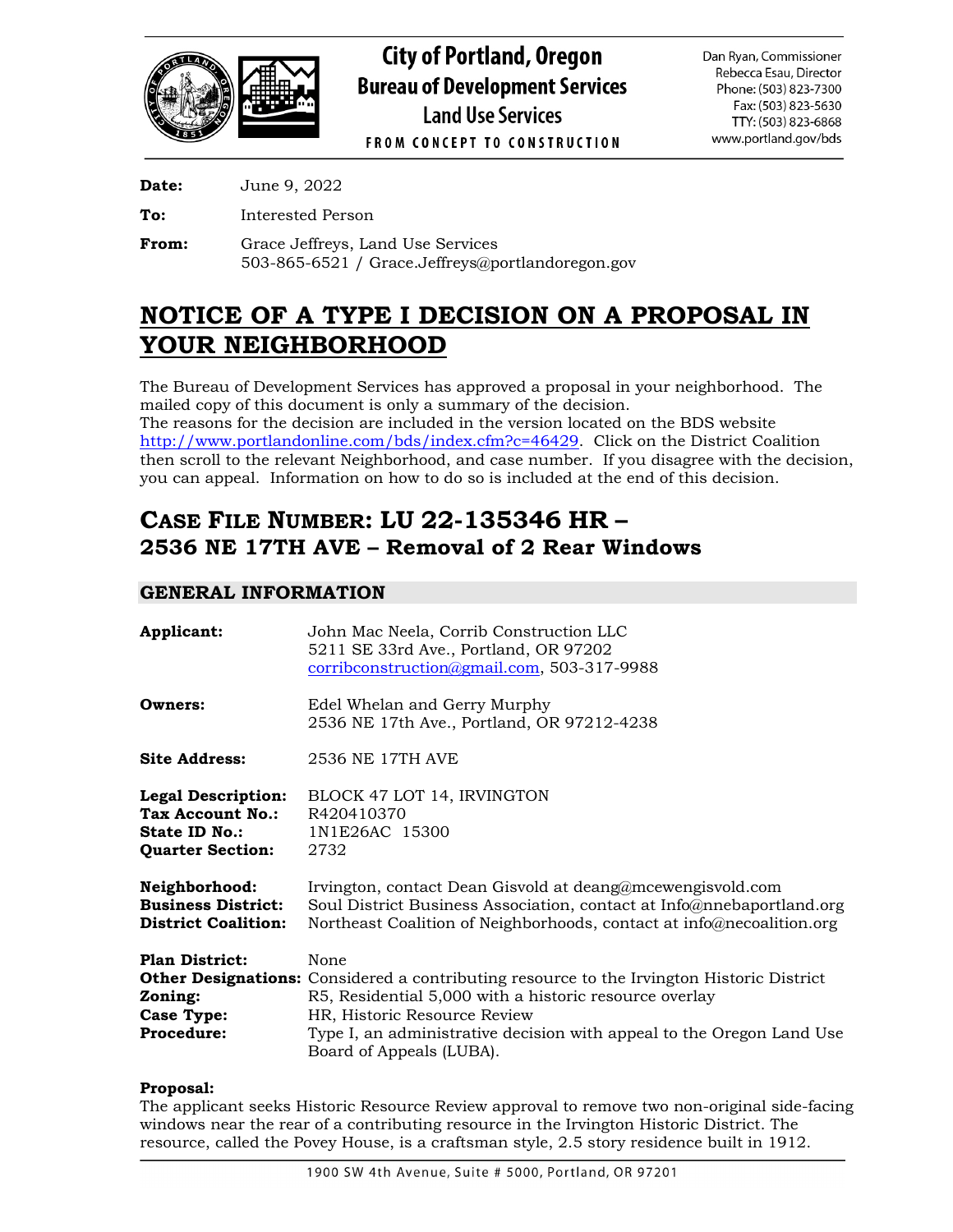Historic Resource Review is required for non-exempt exterior alterations in a Historic District per Portland Zoning Code Section 33.445.320.A.

The plan drawings received with the application also indicated the removal of a chimney (Exhibit A.1). The applicant has advised that this chimney was removed by the homeowner. The applicant advised that the chimney in question was an interior vent type, and the only external visible portion would have been above the roof and thus considered exemption under 33.445.200.D.2.aa. The applicant requested this review to be limited to review of the removal of the two windows. (Exhibit A.5).

#### **Relevant Approval Criteria:**

In order to be approved, this proposal must comply with the approval criteria specified in the Portland Zoning Code. The relevant approval criteria are:

*Portland Zoning Code Section 33.846.060.G*

## **ANALYSIS**

**Site and Vicinity:** The subject property sits on the east side of NE 17<sup>th</sup>, four lots north of NE Brazee Street. The house is considered contributing resources to the historic district (Exhibit G.2). The 2.5 story house was built in 1912 in the Craftsman Style with horizontal board siding.

Irvington Historic District Platted in the late Nineteenth Century as the first addition to Portland that employed restrictive covenants, the Irvington area developed intensely with a mix of middle-class housing types and sizes during the first two decades of the Twentieth Century. The contributing resources in Irvington range in design character from expressions of the late Victorian Era styles, especially Queen Anne, through the many Period Revival modes of the early decades of the Twentieth Century, to a few early modernist examples. There is also a wide diversity in the sizes of lots and houses. In terms of the streetscape, the numbered north-south avenues in Irvington vary dramatically in width, and they mostly form rather long block faces which the houses generally face. The named east-west street block faces are more consistent in length, almost all being traditional 200' Portland blocks. All are lined with mature street trees. These patterns help to lend the neighborhood the distinctive and homogeneous historic character.

**Zoning:** The Residential 5,000 (R5) single-dwelling zone is intended to preserve land for housing and to provide housing opportunities for individual households. The zone implements the comprehensive plan policies and designations for single-dwelling housing. Minimum lot size is 3,000 square feet, with minimum width and depth dimensions of 36 and 50 feet, respectively. Minimum densities are based on lot size and street configuration. Maximum densities are 1 lot per 5,000 square feet of site area.

The Historic Resource Protection overlay is comprised of Historic and Conservation Districts, as well as Historic and Conservation Landmarks and protects certain historic resources in the region and preserves significant parts of the region's heritage. The regulations implement Portland's Comprehensive Plan policies that address historic preservation. These policies recognize the role historic resources have in promoting the education and enjoyment of those living in and visiting the region. The regulations foster pride among the region's citizens in their city and its heritage. Historic preservation beautifies the city, promotes the city's economic health, and helps to preserve and enhance the value of historic properties. Land Use History: City records indicate that prior land use reviews include the following:

**Agency Review:** A Notice of Proposal in your Neighborhood was mailed on **May 19, 2022** No responses were received from City Bureaus.

**Neighborhood Review:** A Notice of Proposal in Your Neighborhood was mailed on **May 19, 2022**. Two written responses have been received from either the Neighborhood Association or notified property owners in response to the proposal.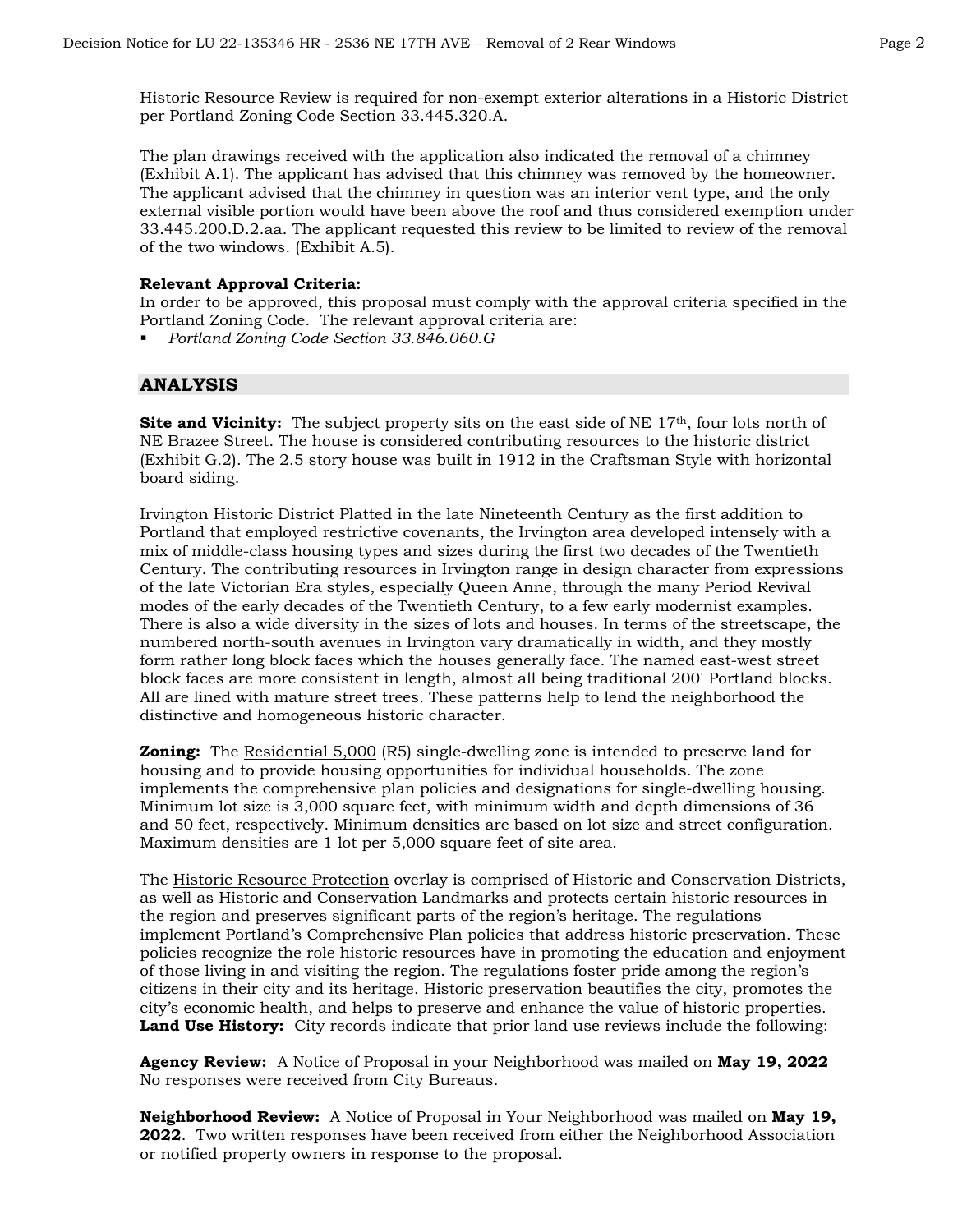- 1. Tony Greiner, [tony\\_greiner@hotmail.com](mailto:tony_greiner@hotmail.com) for the Irvington Community Association (ICA), on May 31, 2022, wrote with ICA's comments that the lack of elevations made it hard to ensure the scope of the proposal would be limited to just the removal of these rather hidden windows. The ICA would also prefer these 2 non-original windows were replaced, as there likely were windows here originally. If they are not replaced, the replacement siding should match the existing.
- 2. Tony Greiner, [tony\\_greiner@hotmail.com](mailto:tony_greiner@hotmail.com) for the Irvington Community Association (ICA), on June 2, 2022, in response to receiving an email from staff that morning with the existing and proposed elevations, wrote asking if the review time would be extended.

*Staff response:* The elevations sent out on June 2, 2022 did not change the scope of the proposed work, they provided another format to further explain the scope of this minor project, and the review timeline was not extended by the applicant. Staff note the photos provided with the proposal notice showed the scope of this minor work - the removal of two non-original rather hidden side windows located near the rear of the residence.

## **ZONING CODE APPROVAL CRITERIA**

### **Chapter 33.846.060 - Historic Resource Review**

### **Purpose of Historic Resource Review**

Historic Resource Review ensures the conservation and enhancement of the special characteristics of historic resources.

### **Historic Resource Review Approval Criteria**

Requests for Historic Resource Review will be approved if the review body finds the applicant has shown that all of the approval criteria have been met.

**Findings:** The site is within the Irvington Historic District and the proposal is for non-exempt treatment. Therefore, Historic Resource Review approval is required. The approval criteria are those listed in *33.846.060 G – Other Approval Criteria*.

*Staff has considered all guidelines and addressed only those applicable to this proposal.*

## **33.846.060 G - Other Approval Criteria**

**1. Historic character.** The historic character of the landmark or contributing resource will be retained and preserved. Removal of historic materials or alteration of features and spaces that contribute to the historic significance of the landmark or contributing resource will be avoided.

**2. Record of its time.** The landmark or contributing resource will remain a physical record of its time, place, and use. Changes that create a false sense of historic development, such as adding conjectural features or architectural elements from other buildings will be avoided.

**3. Historic changes.** Most properties change over time. Those changes that have acquired historic significance will be preserved.

**Findings:** The proposed changes will have little effect on the historic character of the house. The proposed changes are to a non-street facing, side elevation located near the rear of the house.

The project proposes to remove two non-original side-facing windows. While there may originally have been two windows on this side elevation, this area of the elevation is stepped back so it is not visible from the street frontage. The infill siding materials will be 1x6 beveled cedar siding to match the profiles of the original/existing siding. Additionally, the applicant notes that they do not believe that these windows are representative of this house, because the spacing of the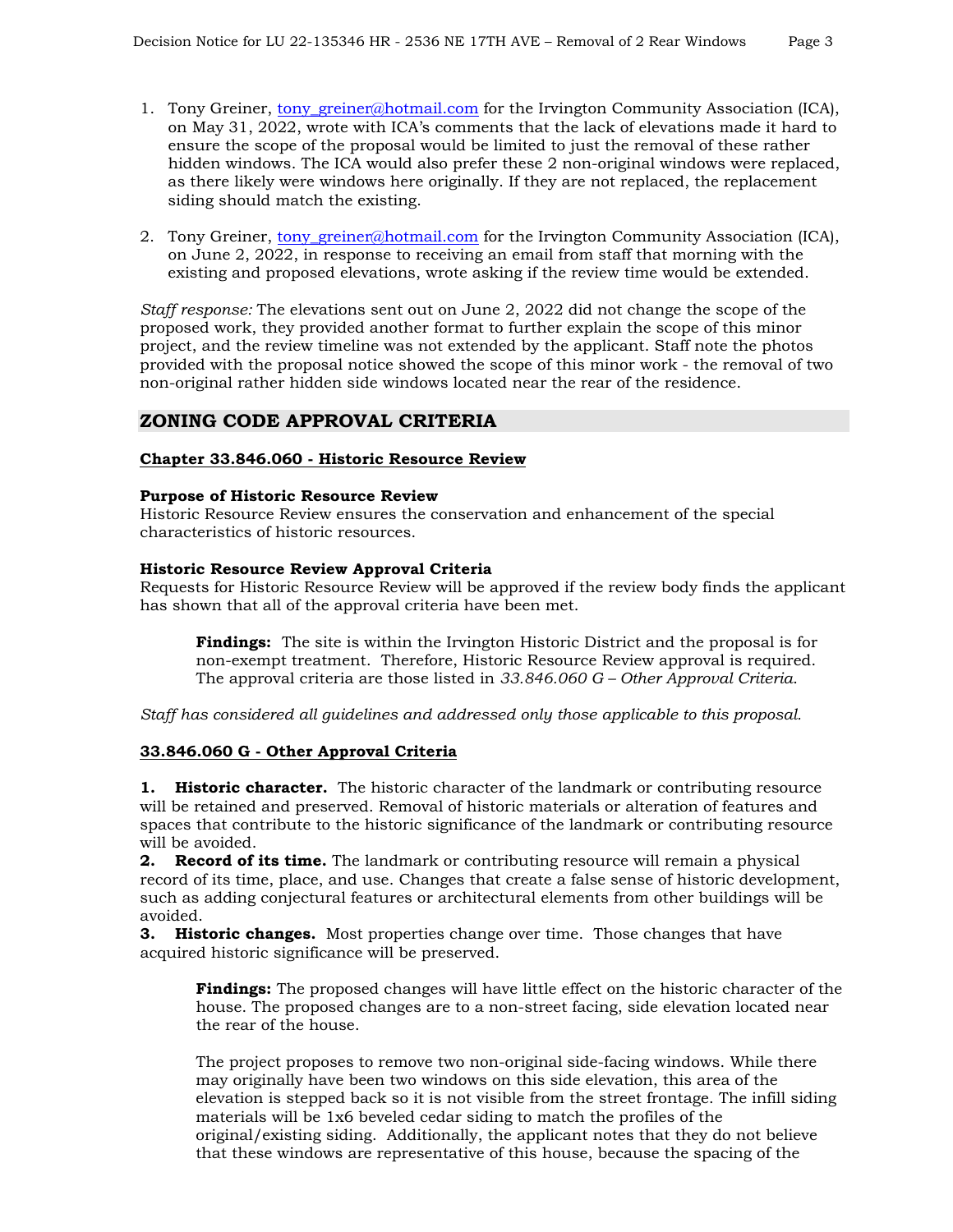opposing sets of windows with minimal framing between at the corner does not match the window spacing at the other corner of the house (Exhibit A.3).

The historic resource will remain a physical record of its time, place, and use. These changes fit with the architectural character of the house, and would not be considered conjectural and would not create a false sense of historic development. The removal of these two non-original windows and the new replacement siding will not substantively change the historic character of this property. *Therefore, these criteria are met.*

**4. Historic features.** Generally, deteriorated historic features will be repaired rather than replaced. Where the severity of deterioration requires replacement, the new feature will match the historic feature in design, color, texture, and other visual qualities and, where practical, in materials. Replacement of missing features must be substantiated by documentary, physical, or pictorial evidence.

**Findings:** This project doesn't propose the removal or replacement of any existing historic features. *This criterion is not applicable.*

**5. Historic materials.** Historic materials will be protected. Chemical or physical treatments, such as sandblasting, that cause damage to historic materials will not be used.

**Findings:** Historic materials will be protected. Chemical or physical treatments, such as sandblasting, that cause damage to historic materials will not be used. *This criterion is met.*

**6. Archaeological resources.** Significant archaeological resources affected by a proposal will be protected and preserved to the extent practical. When such resources are disturbed, mitigation measures will be undertaken.

**Findings:** No excavation is proposed, therefore there is no potential for archaeological resources to be disturbed. *This criterion is not applicable.*

**7. Differentiate new from old.** New additions, exterior alterations, or related new construction will not destroy historic materials that characterize a landmark or contributing resource. New work may be differentiated from the old if the differentiation does not diminish the character, features, materials, form, or integrity of the landmark or contributing resource and, if in a Historic District, the district as a whole.

**Findings:** The removal of these two non-original windows and the replacement siding will not destroy historic materials that characterize the property. There may originally have been windows in this location, however, this part of the side elevation is near the rear of the property, and is located on part of the side elevation that is stepped back so is not visible from the street frontage. The new beveled cedar siding will be differentiated from the old merely by its inherent newness, however, once painted, it will maintain the historic character of the resource. *This criterion is met.*

**8. Architectural compatibility.** New additions, exterior alterations, or new construction will be compatible with the massing, size, scale, and architectural features of the landmark or contributing resource and, if in a district, the district as a whole. When retrofitting to improve accessibility for persons with disabilities or accommodate seismic improvements, design solutions will not compromise the architectural integrity of the landmark or contributing resource.

**9. Preserve the form and integrity of historic resources.** New additions, exterior alterations, or new construction will be undertaken in such a manner that if removed in the future, the essential form and integrity of the landmark or contributing resource and, if in a district, the district as a whole would be unimpaired.

**10. Hierarchy of compatibility.** New additions, exterior alterations, or new construction will be designed to be compatible primarily with the landmark or contributing resource and,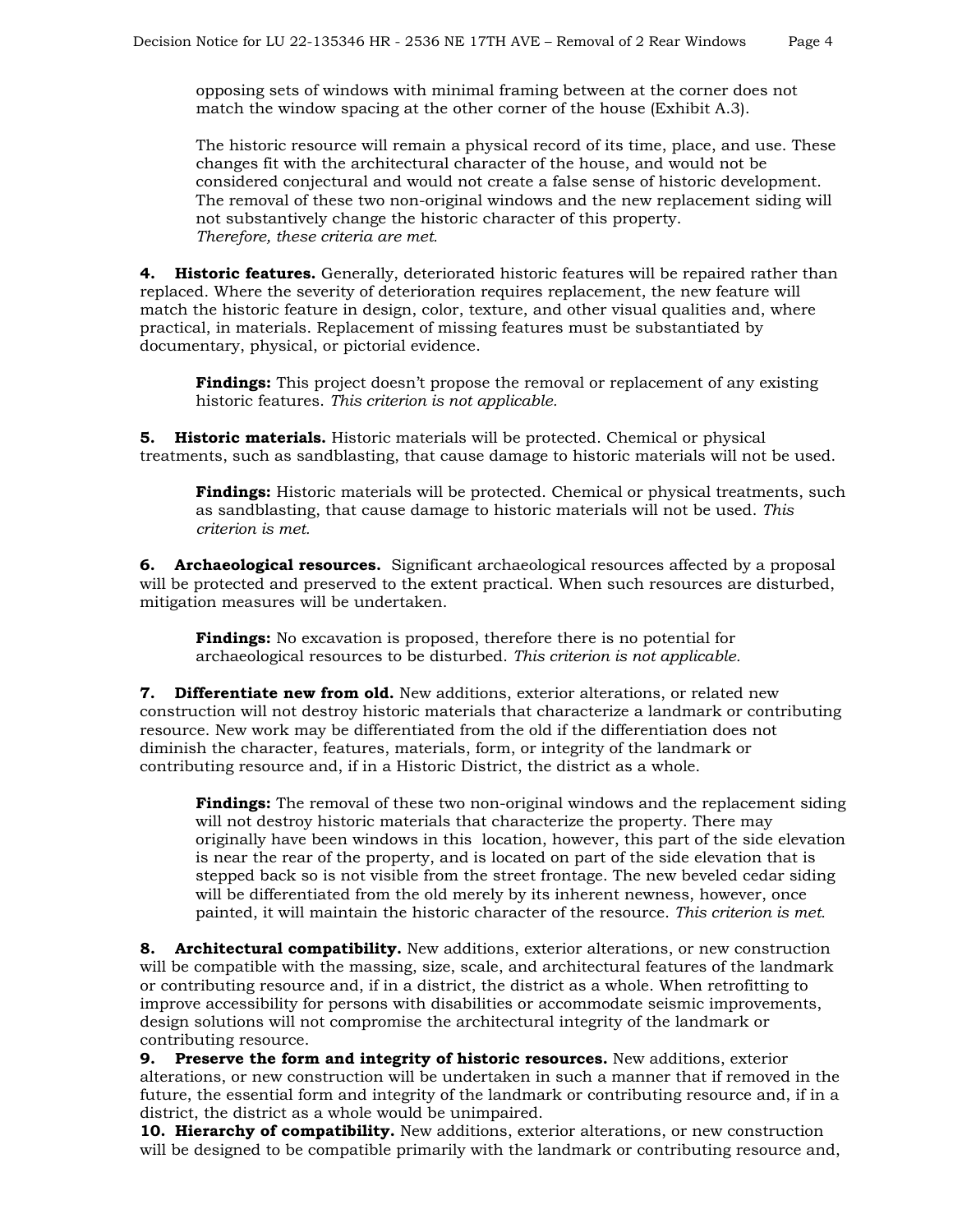if located within a district, secondarily with contributing resources within 200 feet and, finally, with the rest of the district. Where practical, compatibility in districts will be pursued on all three levels.

**Findings:** As described in previous findings, the proposed replacement siding will match the existing siding on the house. As described in previous findings, this proposal meets compatibility on all three levels.

*Therefore, these criteria are met.*

## **DEVELOPMENT STANDARDS**

Unless specifically required in the approval criteria listed above, this proposal does not have to meet the development standards in order to be approved during this review process. The plans submitted for a building or zoning permit must demonstrate that all requirements of Title 11 can be met, and that all development standards of Title 33 can be met or have received an Adjustment or Modification via a land use review, prior to the approval of a building or zoning permit.

## **CONCLUSIONS**

The purpose of the Historic Resource Review process is to ensure that additions, new construction, and exterior alterations to historic resources do not compromise their ability to convey historic significance. As indicated in the findings above, this proposal meets the applicable Historic Resource Review criteria and therefore warrants approval.

## **ADMINISTRATIVE DECISION**

Approval of the removal two non-original side-facing windows near the rear of a contributing resource in the Irvington Historic District.

Approval per the approved site plans, Exhibits C-1 through C-3, signed and dated June 6, 2022, subject to the following conditions:

- A. As part of the building permit application submittal, the following development-related conditions (B through C) must be noted on each of the four required site plans or included as a sheet in the numbered set of plans. The sheet on which this information appears must be labeled "ZONING COMPLIANCE PAGE- Case File LU 22-135346 HRB." All requirements must be graphically represented on the site plan, landscape, or other required plan and must be labeled "REQUIRED."
- B. At the time of building permit submittal, a signed Certificate of Compliance form [\(https://www.portlandoregon.gov/bds/article/623658\)](https://www.portlandoregon.gov/bds/article/623658) must be submitted to ensure the permit plans comply with the Design/Historic Resource Review decision and approved exhibits.
- C. No field changes allowed.
- **Staff Planner: Grace Jeffreys**

| Decision rendered by: |                                                                    | on June 6, 2022 |
|-----------------------|--------------------------------------------------------------------|-----------------|
|                       | By authority of the Director of the Bureau of Development Services |                 |

**Decision mailed: June 9, 2022**

**Procedural Information.** The application for this land use review was submitted on April 22, 2022, and was determined to be complete on May 16, 2022.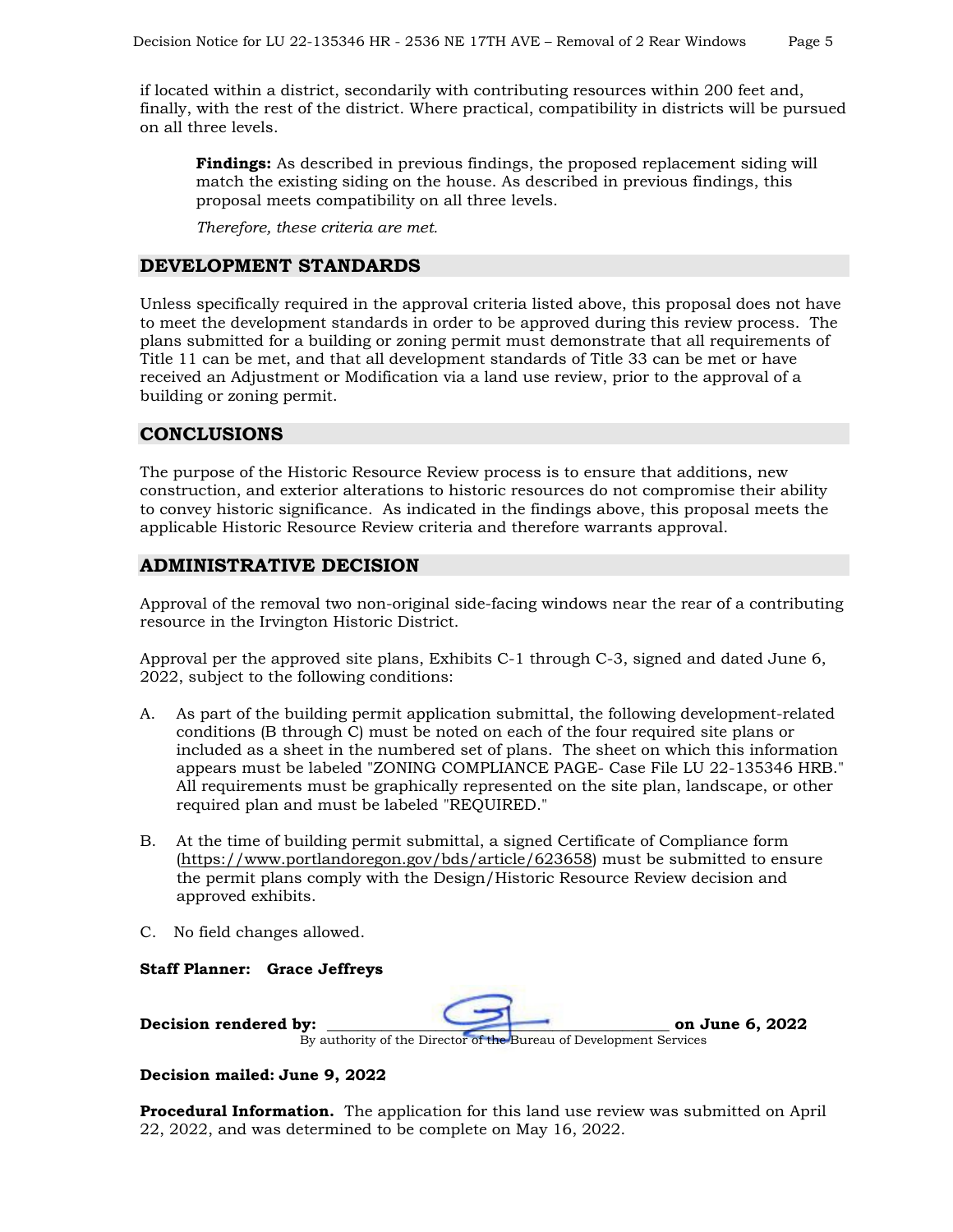*Zoning Code Section 33.700.080* states that Land Use Review applications are reviewed under the regulations in effect at the time the application was submitted, provided that the application is complete at the time of submittal, or complete within 180 days. Therefore, this application was reviewed against the Zoning Code in effect on April 22, 2022.

*ORS 227.178* states the City must issue a final decision on Land Use Review applications within 120-days of the application being deemed complete. The 120-day review period may be waived or extended at the request of the applicant. In this case, the applicant did not waive or extend the 120-day review period. Unless further extended by the applicant, **the 120 days will expire on: September 13, 2022.**

#### **Some of the information contained in this report was provided by the applicant.**

As required by Section 33.800.060 of the Portland Zoning Code, the burden of proof is on the applicant to show that the approval criteria are met. The Bureau of Development Services has independently reviewed the information submitted by the applicant and has included this information only where the Bureau of Development Services has determined the information satisfactorily demonstrates compliance with the applicable approval criteria. This report is the decision of the Bureau of Development Services with input from other City and public agencies.

**Conditions of Approval.** If approved, this project may be subject to a number of specific conditions, listed above. Compliance with the applicable conditions of approval must be documented in all related permit applications. Plans and drawings submitted during the permitting process must illustrate how applicable conditions of approval are met. Any project elements that are specifically required by conditions of approval must be shown on the plans, and labeled as such.

These conditions of approval run with the land, unless modified by future land use reviews. As used in the conditions, the term "applicant" includes the applicant for this land use review, any person undertaking development pursuant to this land use review, the proprietor of the use or development approved by this land use review, and the current owner and future owners of the property subject to this land use review.

**This decision, and any conditions associated with it, is final.** It may be appealed to the Oregon Land Use Board of Appeals (LUBA), within 21 days of the date the decision is mailed, as specified in the Oregon Revised Statute (ORS) 197.830. Among other things, ORS 197.830 requires that a petitioner at LUBA must have submitted written testimony during the comment period for this land use review. Contact LUBA at 775 Summer St NE Suite 330, Salem, OR 97301-1283 or phone 1-503-373-1265 for further information.

The file and all evidence on this case are available for your review by appointment only. Please call the Request Line at our office, 1900 SW Fourth Avenue, Suite 5000, phone 503- 823-7617, to schedule an appointment. I can provide some information over the phone. Copies of all information in the file can be obtained for a fee equal to the cost of services. Additional information about the City of Portland, city bureaus, and a digital copy of the Portland Zoning Code is available on the internet at [www.portlandonline.com.](http://www.portlandonline.com/)

#### **Recording the final decision.**

If this Land Use Review is approved the final decision will be recorded with the Multnomah County Recorder.

 *Unless appealed,* the final decision will be recorded after **June 9, 2022** by the Bureau of Development Services.

The applicant, builder, or a representative does not need to record the final decision with the Multnomah County Recorder.

For further information on your recording documents please call the Bureau of Development Services Land Use Services Division at 503-823-0625.